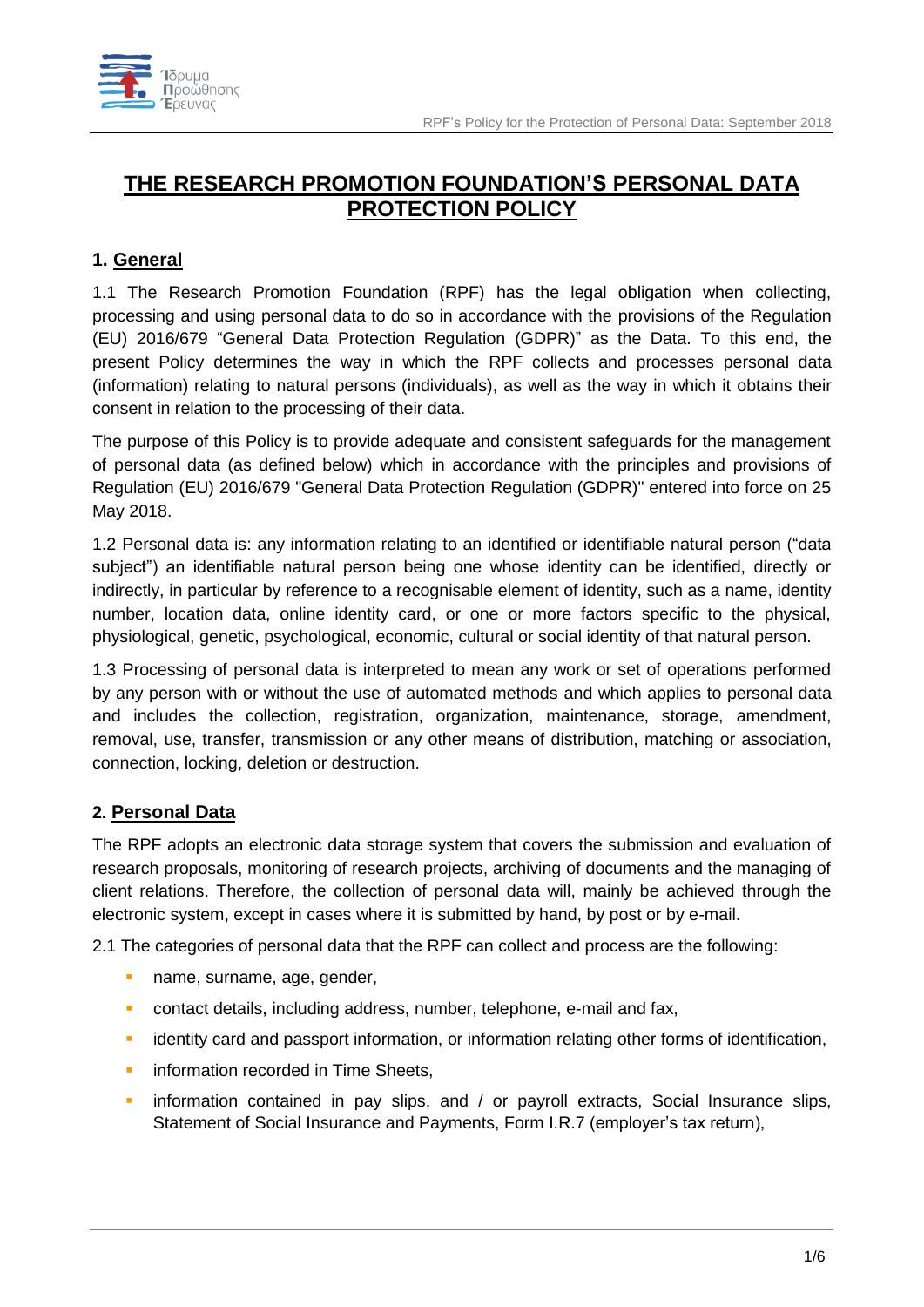

- boarding passes, place of residence, ticket stubs related to researchers' travels for RPF activities,
- **·** information contained in Curriculum Vitae or other information related to education, previous employment, years of experience, research interests or other qualifications.

2.2 The RPF has the right to collect and process personal data in relation to a natural person solely for the purposes listed below. The collection and processing of personal data may be done at any time during the procedures listed below:

- the legal status check of entities for their classification in the categories of beneficiaries as defined in each of the Calls for Proposals / Work Programs of the RPF.
- **•** the submission, evaluation of a research proposal and / or applications for support measures and / or participation in competitions and preparation of research contracts and / or contracts for the financing of other activities,
- **·** monitoring the implementation and financing of research projects or other funding measures,
- promoting participation in research programs and other support and / or funding measures, and / or in competitions,
- communication to provide targeted information, such as information (a) in relation to research collaborations and research proposals; (b) business partnerships aimed at the transfer of technology and expertise; (c) participation in informative events on information technology and technological development.
- **EXECT** statistical analysis of data and preparation of reports to competent national bodies,
- **EXECT** assessment of the effectiveness of RPF programs and procedures. For these purposes, external experts may communicate with people participating in RPF-funded programs / measures.

2.3 Personal data may be provided indirectly to the RPF by third parties, in accordance with the Law, for the purposes mentioned in the above paragraph, for example where a person participates in a research project and the data is submitted through the Host Organisation and the Project Coordinator.

#### **3. Purpose of Processing**

3.1 The RPF has the right to maintain records, as well as to collect, process and use personal data only for the following purposes:

▪ providing information on research and innovation of business partnerships. The provision of information is subject to the explicit consent of the data subject through a specific, separate form. The retention of such data lasts for as long as such data is necessary for the fulfillment of these objectives and subject to the express consent of the subject.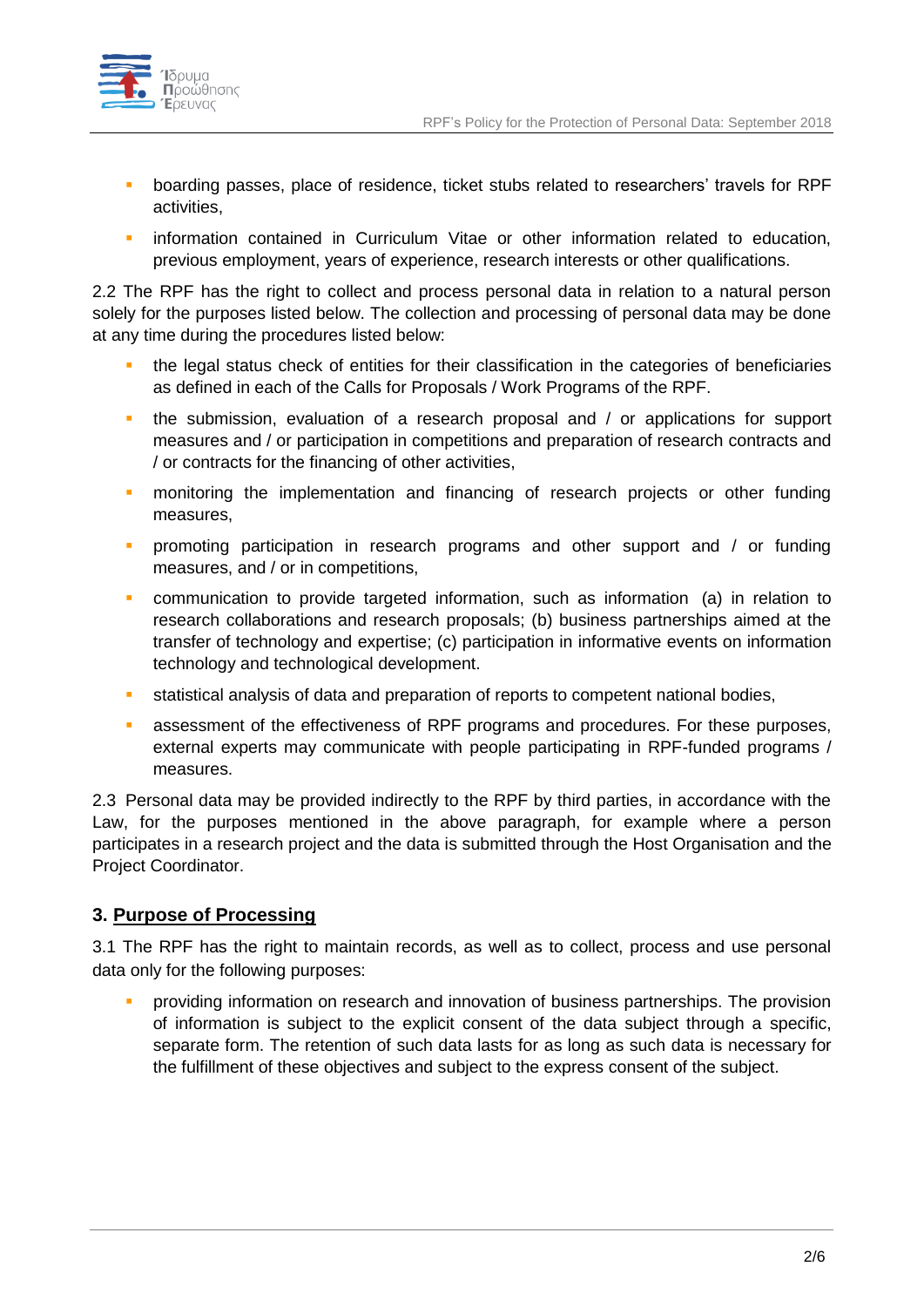

- **•** legal status check of entities and their classification in the categories of beneficiaries, as defined in the Call of Proposals / Work Programs of the RPF. . The period of retention of such data is set in accordance with applicable State aid regulations or/and other relevant regulations related to each respective funding framework. The RPF may retain personal data for statistical purposes, in accordance with the relevant paragraph below.
- evaluation of a research proposal or an application for support / financing and contract preparation. The retention period of the data is up to five (5) years from the date of submission. The RPF may retain personal data for statistical purposes, in accordance with the relevant paragraph below.
- **•** monitoring of research projects funded by the RPF and controlling eligibility for funding. The retention period of such data is up to ten (10) years, from the date that the aid is granted for purposes of compliance with the applicable state aid regulatory framework.
- statistical purposes. Data is retained for statistical purposes both for non-funded research proposals as well as for proposals that are approved and funded (research projects) for as long as it is deemed necessary. Processing will be subject to appropriate safeguards, regarding the rights and freedoms of the data subject. These measures include pseudonomisation and other encryption methods. When such processing becomes redundant for these purposes, personal data will be deleted.
- **EXEPTERF** assessment of the effectiveness of RPF programs and procedures. For these purposes, external experts may communicate with people participating in RPF-funded programs / measures. Such personal data is retained for as long as such processing is necessary. Processing will be subject to appropriate safeguards regarding the rights and freedoms of the data subject. Such measures will include the use of pseudonomisation and other authorized encryption methods.

3.2 It is clarified that the RPF processes personal data for statistical purposes and for the preparation of relevant reports in relation to research and the research web in Cyprus and if it is deemed necessary, it makes such data available, for purposes of statistical analysis, to specialized external experts acting as sub-contractors of the RPF, for the purpose of conducting a statistical analysis. Subcontractors, based on an agreement with the RPF, process only personal data on documented instructions from the RPF and are required to proceed with such processing by taking appropriate security measures.

3.3 The RPF may also process data for information purposes in relation to research projects of the RPF or the EU, support or funding measures. Processing for such information purposes is done following the explicit consent of the data subject, which is given to the RPF via a special document for this purpose.

## **4. Confidentiality and Disclosure of Personal Data**

All personal data will be collected and processed with absolute confidentiality by the RPF employees. It is noted that in cases where issues of participation in programs and / or support / financing measures fall within the competence of the RPF Board of Directors to inform and to make a final decision, personal data may be forwarded to the Members of the Board of Directors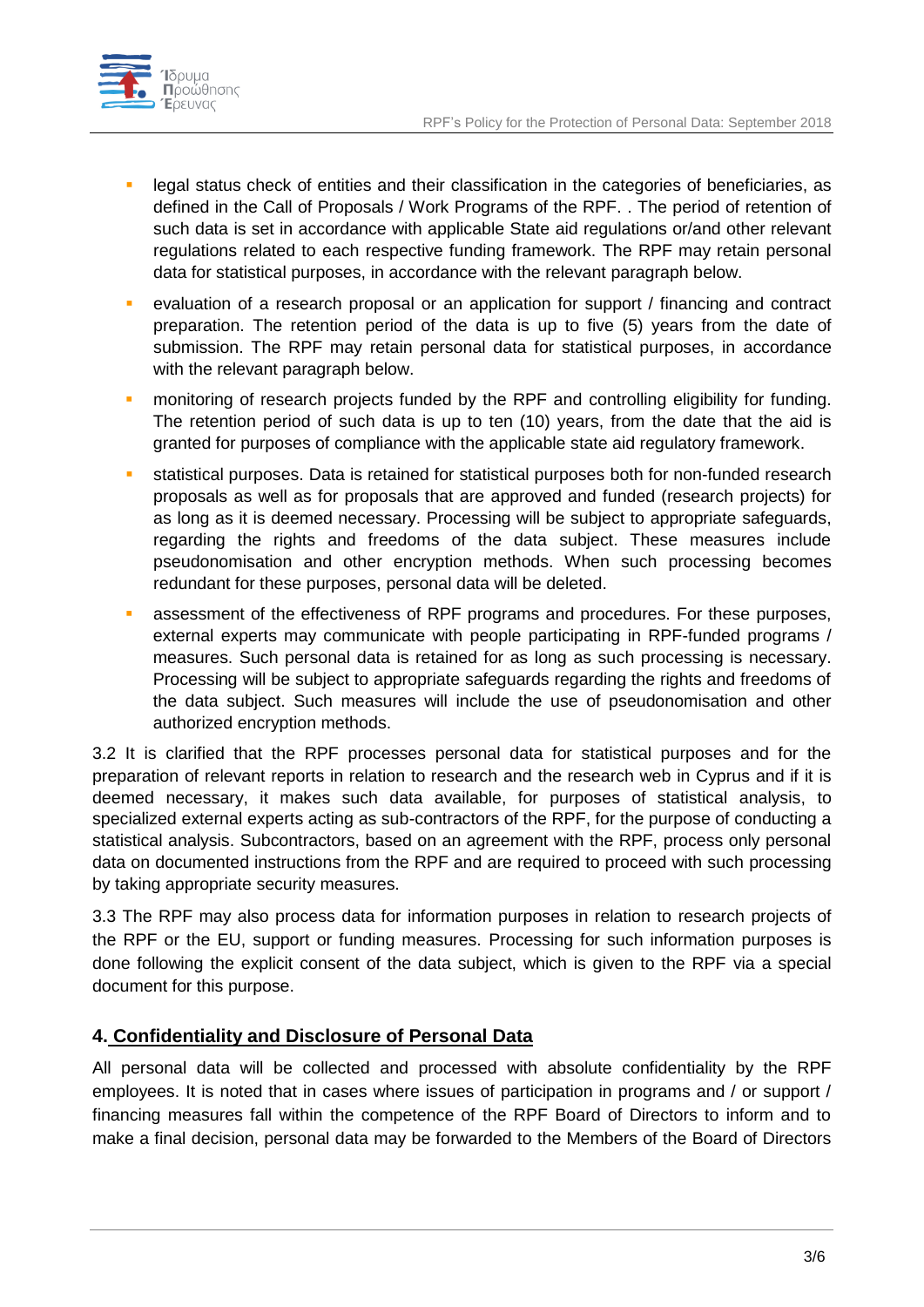

or to external experts supporting the work of the Board of Directors, who are bound to abide by the principle of confidentiality.

Unless permitted by law or ordered by court, personal data will only be disclosed to third parties (recipients of data) referred to in this Regulation. Very limited and basic information on funding or other RPF activities will be published on the RPF website (www.research.org.cy), for transparency purposes. The information published on the website may relate to elements of funded projects such as: protocol number, title, project summary, Project Coordinator's name, Partner's name and / or Personnel, Project Budget and RPF funding.

Furthermore, the RPF presents, when requested, data concerning the implementation of research projects or financing measures to the Managing Authority (Directorate-General for European Programmes, Coordination and Development), the Certification Authority (Treasury of the Republic of Cyprus), the Audit Authority (Internal Audit Service), the Monitoring Committee of the Operational Program.

It also presents, when requested, data relating to the implementation of research projects or financing measures to all relevant audit bodies of Cyprus (Audit Office of the Republic of Cyprus) or the European Union (where applicable) or their authorized representatives or external experts who provide services to the RPF for the purposes of the financial audit of the projects and paying for the funding. Part of the registry dealing with projects co-funded by the European Structural and Investment Funds (ESIF) is electronically linked to the Managing Authority's archive of ESIF (Directorate-General for European Programmes, Coordination and Development).

Furthermore, personal data will be given to European Organizations, as instructed by the individuals involved, as well as to external evaluators for the scientific evaluation of proposals or projects from countries that are members of the European Union, the European Economic Area (Iceland, Norway, Liechtenstein) from Israel and Switzerland.

The archive of the RPF is located at its offices (123 Strovolos Avenue, 2042, Nicosia) and at the premises of a private record company (Fileminders Ltd).

The information registered in the RPF's electronic system will be kept in the servers of the COSMOS & ALL WEB companies, which have undertaken the development and maintenance of the electronic system on behalf of the RPF.

Fileminders Ltd and COSMOS & ALL WEB take all necessary technical and organizational measures and act as processors. They process personal data only under written instructions and directions from the RPF as Data Controller.

## **5. Security**

The RPF is committed to preserving the integrity of personal data and to deter unauthorized access to such data stored in its databases. Priority is the prevention of data corruption and the prevention of unauthorized access to RPF systems. Software security controls are used to protect personal data from loss, misuse and unauthorized access, destruction, and any other breach.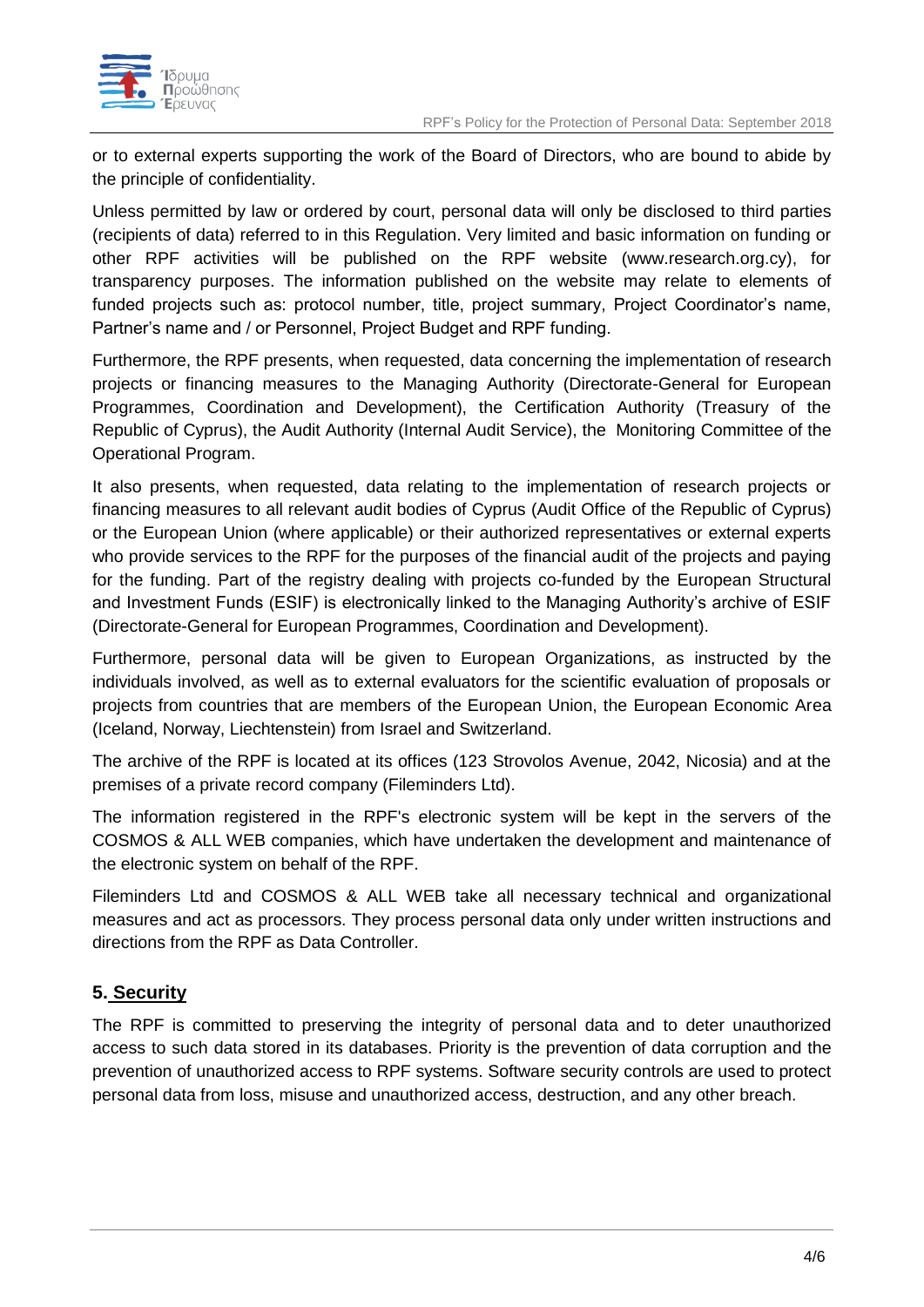



### **6. Rights of Natural Persons**

Persons have the right to check and access their personal data for deletion, or correction of personal data that is inaccurate. Individuals have the right to object, under legitimate reasons, to the processing of their personal data in accordance with the procedures specified in the relevant Regulation (EU) 2016/679 - General Data Protection Regulation. Data subjects have the right to portability, i.e to receive their personal data in a structured, commonly used and machinereadable format. Individuals may modify their personal data either through the RPF's electronic system (https://iris.research.org.cy) or through a request to be sent to 123 Strovolos Avenue, 2042 Nicosia, P.O. 23422 1683 Nicosia. For any questions about this Personal Data Protection Policy, or any other issues relating to the processing of personal data carried out by the RPF, please contact the RPF's Data Protection Officer:

#### **Research Promotion Foundation**

123, Strovolos Avenue, Nicosia 2043, Cyprus Email: dataprotection@research.org.cy Tel: +357 22 205000

#### **7. Policy Amendment**

The RPF reserves its right to amend the present Policy from time to time. Any such modifications will be published on the Foundation's website [\(www.research.org.cy\)](http://www.research.org.cy/) and on the RPF's electronic system (https://iris.research.org.cy).

## **8. For your Information**

In case where individuals' personal data are provided to the RPF through a third party (for example through the Host Organisation and / or the Project Coordinator who assumes a managing and coordinating role for the purposes of the research project), then such third parties undertake the responsibility to provide a confirmation to the RPF that they have informed the data subjects of the content of this Regulation and the possibility of disclosing such data to the RPF. It is implied that, in case of failure to sign the present document, the RPF reserves the right to refuse to receive any personal data on behalf of the Host Organisation and / or the Project Coordinator or to examine any of their applications / proposals.

This Policy is posted on the RPF's website [\(www.research.org.cy\)](http://www.research.org.cy/) and the RPF's electronic system [\(https://iris.research.org.cy\)](https://iris.research.org.cy/).